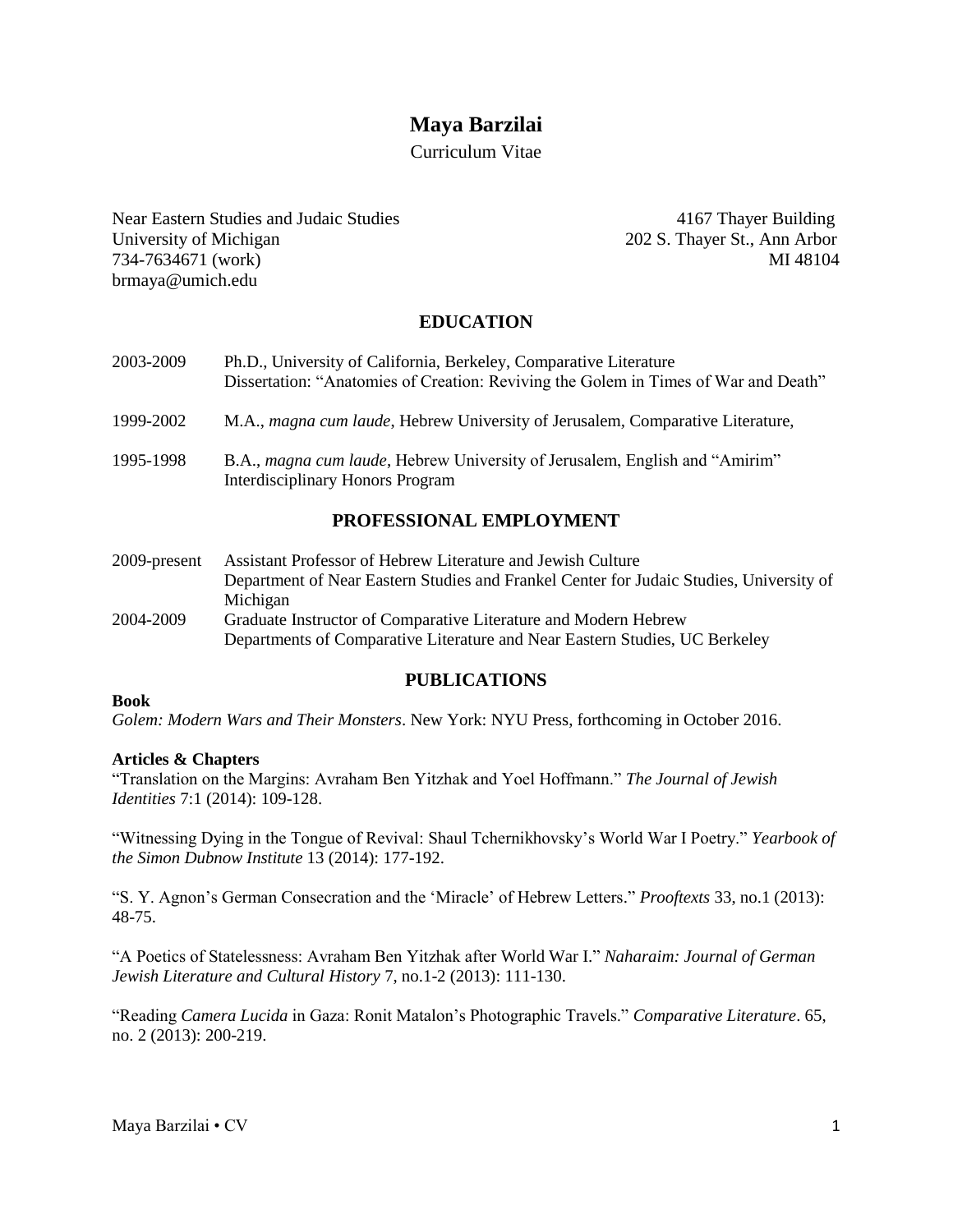"The Challenge of Lyric Address in War Poems by Yitzhak Laor and Ingeborg Bachmann," co-authored with Katra Byram. *The Yearbook of Comparative and General Literature* 53 (2007): 155-168.

"Melancholia as World History: W. G. Sebald's Rewriting of Hegel in *Die Ringe des Saturn*." In *W. G. Sebald and the Writing of History*, edited by Anne Fuchs and J. J. Long, 73-90. Würzburg: Königshausen & Neumann, 2007.

"On Exposure: Photography and Uncanny Memory in W. G. Sebald's *Die Ausgewanderten* and *Austerlitz*." In *W. G. Sebald: History—Memory —Trauma*, edited by Scott Denham and Mark R. McCulloh, 205-218. Berlin and New York: Walter de Gruyter, 2006.

"Facing the Past and the Female Specter in W. G. Sebald's *The Emigrants*." In *W. G. Sebald – A Critical Companion*, edited by J. J. Long and Anne Whitehead, 203-216. Edinburgh: Edinburgh University Press, 2004.

#### **Reviews**

*The Golem Returns: From German Romantic Literature to Global Jewish Culture, 1808-2008*, by Cathy S. Gelbin. *Journal of Modern Jewish Studies* 12, no. 3 (2013): 526-527.

*Language, Absence, Play: Structuralism and Superstructuralism in the Poetics of S. Y. Agnon*, by Yaniv Hagbi. *Hebrew Studies* 5 (2010): 427-429.

### **FELLOWSHIPS AND HONORS**

| 2012-2013 | Frankel Institute for Advanced Judaic Studies Year-long Fellowship, University<br>of Michigan                                                   |
|-----------|-------------------------------------------------------------------------------------------------------------------------------------------------|
| 2012      | National Endowment for the Humanities (NEH), Summer Stipend, "The Golem<br>and the Genesis of Modern Media: Transatlantic Negotiations"         |
| 2003-2008 | Berkeley Fellowship for Graduate Study                                                                                                          |
| 2007-2008 | Berlin Program for Advanced German and European Studies, Free University<br>Berlin and German Studies Association, Doctoral Research Fellowship |
| 2007      | <b>Outstanding Graduate Student Instructor Award, Near Eastern Studies</b><br>Department, University of California, Berkeley                    |
| 2006      | Horst Frenz Prize for the best graduate student presentation at the annual<br>American Comparative Literature Association conference            |
| 2005      | DAAD, Semester-long Research Fellowship, Comparative Literature<br>Department, Free University Berlin (Prof. Gert Mattenklott, advisor)         |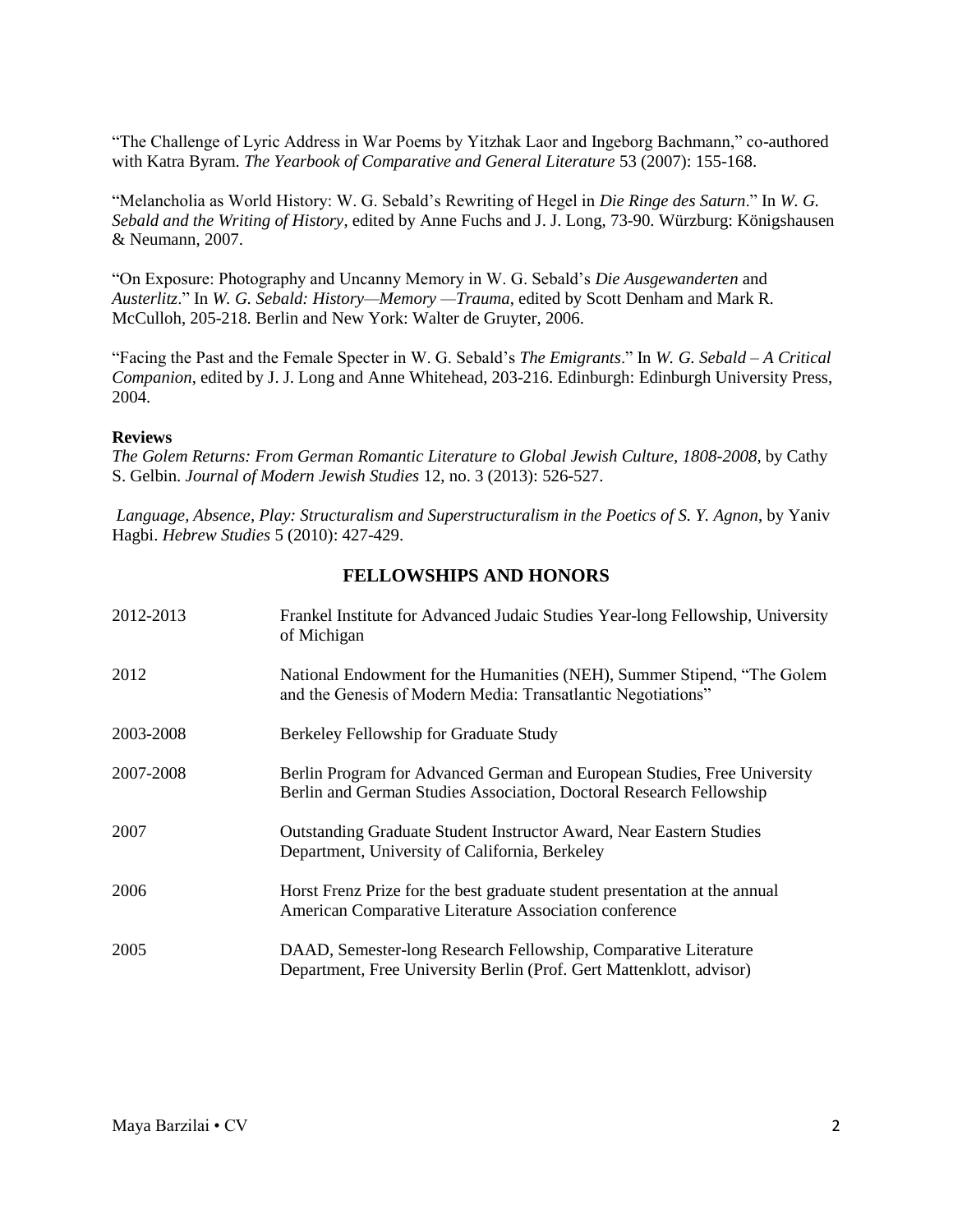### **INVITED PRESENTATIONS (Since 2009)**

"Prophetic Decomposition: Mizraḥi Poetry and Eziekel's Visions," *Prophetic Imaginings: Aesthetics, Ethics, Hermeneutics*, Stanford University, California, May 2016.

"The Hebrew Metropolis: Leah Goldberg and David Fogel," *Diaspora in Modern Hebrew Literature*, University of Cambridge, May 2015.

"Banished from the Socialist Garden: H. Leivick's Distopic Yiddish Drama," *Jewish Secular Utopias and Distopias in Central and Eastern Europe*, Tulane University, February 2013.

"The Poetics of the *Kielkropf*: On Paul Celan's Language of Creation," German Studies Colloquium, University of Michigan, January 2012.

"Home Video and Autoethnographic Documentation in *Children of the Sun* and *Fragments*," The International Symposium on Israeli Documentary Cinema, Jerusalem Film Festival, July 2012.

"Post-Mortem Translations: Yeshurun Keshet's 'Jackals and Arabs'," Roundtable on *Kafka in the Middle East*, Center for Middle Eastern Studies and Department of Germanic Languages and Literatures, University of Michigan, April 2012.

"The Flowers of Shame: Avraham Ben Yitzhak's Bilingual Pslams," *Alterations: A Celebration in Honor of Robert Alter on His 75th Birthday*, University of California, Berkeley, May 2010.

"S.Y.Agnon's German Consecration and the 'Miracle' of Hebrew Prose," *German and Hebrew: Histories of a Conversation*, An International Conference at the University of Chicago, April 2010.

### **CONFERENCE PRESENTATIONS (Since 2009)**

"Hebrew-German Monolingualism: Lingual Contradictions in Novels by S. Y. Agnon and Leah Goldberg," American Comparative Literature Association Annual Conference, Harvard University, March 2016.

"The Golem of New York: Popular Culture for Jewish Immigrants," Modern Language Association Annual Convention, Austin, TX, January 2016.

"Weinreich and Agnon Go to the Movies: German Cinema in Hebrew and Yiddish Writings," Seminar on *Jews and the Study of Popular Culture*, German Studies Association Conference, October 2015.

"Learning to Read the "Breath-Unit": Paul Celan's Dialogue with the Buber-Rosenzweig Bible Translation," Modern Language Association Annual Convention, Boston, January 2013.

"Modern Hebrew: Primary Sources for a Reconsideration of its Revival, Politics and Poetics," Roundtable co-organizer at the Association of Jewish Studies Conference, Chicago, December 2012.